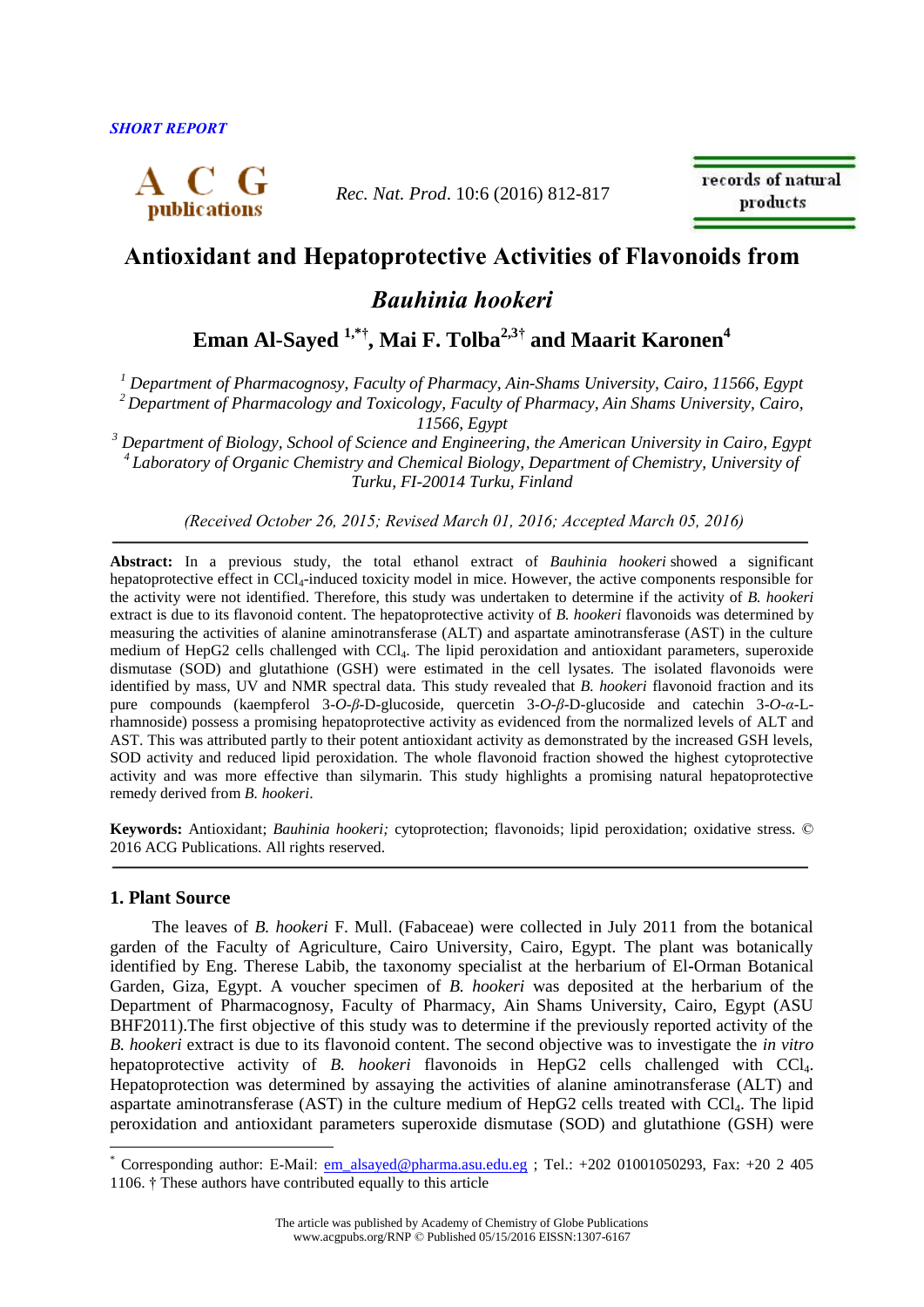estimated in the cell lysates to determine the possible mechanisms of the hepatoprotective activity. The isolated flavonoids were identified by spectral data.

### **2. Previous Studies**

There is now general agreement among hepatologists that the number of available drugs for the treatment of liver diseases is far from sufficient [\[1\]](#page-5-0). Silymarin is a popular herbal extract used as a hepatoprotective agent; however, some clinical trials showed that silymarin is ineffective in many patients with chronic liver disease. In addition, serious adverse effects including gastroenteritis have been reported in patients using silymarin [\[1](#page-5-0)[,2\]](#page-5-1). In view of the limited drugs available for the treatment of liver diseases, there is an urgent need for the development of safe and effective new candidates, especially from natural products, for the treatment of liver disorders.

The genus *Bauhinia* comprises 300 species, and are known as "cow's paw tree", because of the shape of their leaves [\[3\]](#page-5-2). Plants that belong to this genus are widely distributed in Africa, Asia and South America. Their leaves and stem-bark have been used in folk medicine for the treatment of different ailments [\[3\]](#page-5-2). Several pharmacological activities have been reported for many *Bauhinia* species, including antioxidant, anti-hyperlipediemic and anti-inflammatory effects [\[4](#page-5-3)[,5\]](#page-5-4). In a previous study, we demonstrated that the total ethanol extract of *B. hookeri* possessed a significant hepatoprotective effects and was more potent than silymarin in a chronic  $\text{CCl}_4$ -induced toxicity model in mice [\[6\]](#page-5-5). However, the most active components responsible for the activity of the extract were not identified. To the best of our knowledge, no study has so far been conducted on the hepatoprotective activity of flavonoids obtained from *B. hookeri.*

#### **3. Present Study**

#### *3.1. Structure Elucidation of the Isolated Compounds*

Fractionation of the flavonoid-rich fraction obtained from the 80% ethanol extract of *B. hookeri* yielded compounds **1-6** (Figure 1). Notably, this is the first report of the isolation of these compounds from *B. hookeri*. All the compounds were identified based on their UV, HRESI-MS/MS, 1D and 2D NMR data (Supporting data), as well as by comparing these data with those previously reported in the literature. The compounds were identified as (+)-catechin 3-*O*-*α*-L-rhamnoside (**1**), kaempferol 3-*O*-*β*-D-glucoside (**2**), quercetin 3-*O*-*β*-D-glucoside (**3**), kaempferol 3-*O*-(6′′-*O*-galloyl)-*β*-D-galactoside (**4**), kaempferol 3-*O*-(6′′-*O*-galloyl)-*β*-D-glucoside (**5**) and quercetin 3-*O*-(6′′-*O*-galloyl)-*β*-D-glucoside (**6**).

#### *3.2. Hepatoprotective activity*

The hepatoprotective effect of *B. hookeri* flavonoids was evaluated in HepG2 cells for the first time. The human hepatocellular carcinoma cell line is suggested as a suitable model to screen the hepatoprotective activity of drugs because it retains most of the functional characteristics of normal human hepatocytes [\[7](#page-5-6)[,8\]](#page-5-7). The hepatocellular integrity was evaluated by assessing the leakage of ALT and AST into the culture medium. Exposure of HepG2 cells to  $CCl<sub>4</sub>$  significantly increased the leakage of ALT into the culture medium by about 4.3 folds compared to the normal control. Pretreatment with silymarin at the tested concentrations 50, 100 and 200  $\mu$ g/mL significantly ameliorated the CCl<sub>4</sub>induced ALT leakage by 54, 56 and 64%, respectively compared to the  $CCl<sub>4</sub>$ -treated group. Incubation of the cells with 50  $\mu$ M of compounds 1, 2 and 3 significantly protected against CCl<sub>4</sub> damage as evidenced from the reduction of ALT levels by 40, 27 and 38%, respectively relative to the CCL group. Pretreatment with 100 µM significantly reduced the ALT leakage by 43, 40 and 44%, while the highest concentration 200 µM produced a more prominent reduction in ALT levels by 54, 62 and 46%, respectively. Pretreatment with compounds **4**, **5** and **6** at 50 µM concentration reduced ALT levels by 43, 30 and 30%, respectively compared to the  $CCl<sub>4</sub>$  group. The median concentration of the same compounds produced reductions by about 46, 45 and 40%, while the highest concentration resulted in 50, 45 and 40% reductions in ALT levels. Pretreatment of the cells with the whole fraction at the concentrations 50, 100, and 200  $\mu$ g/mL significantly ameliorated the CCL<sub>1</sub>-induced damage as indicated from the reduced leakage of ALT by 38, 44 and 66%, respectively compared to the  $\text{CCl}_4$ group (Figure 2).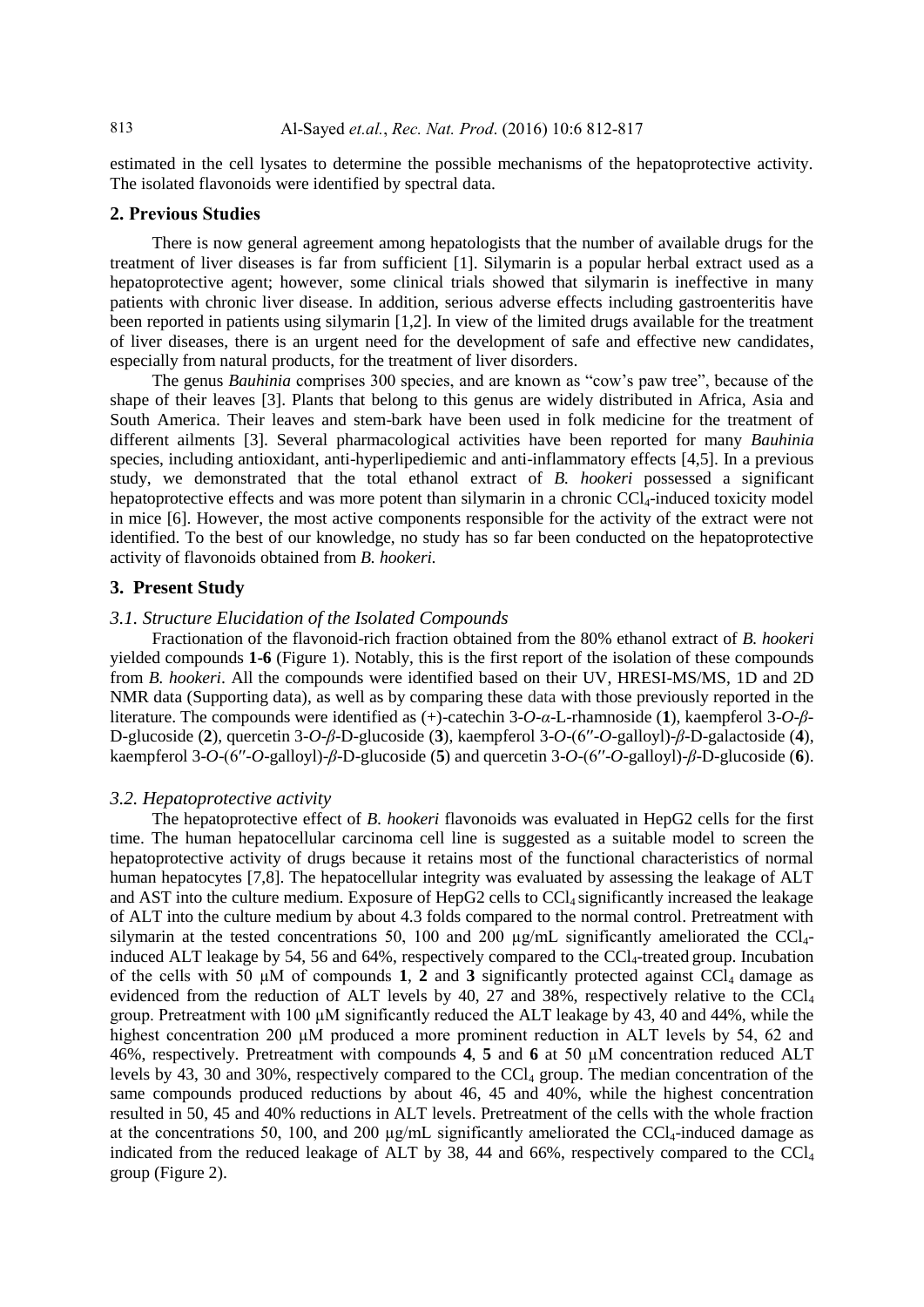Hepatoprotective flavonoids from *Bauhinia hookeri* 814



**Figure 1.** Structures of the isolated flavonoids from *B. hookeri*

Similarly, challenging HepG2 cells with CCl<sub>4</sub> significantly increased the leakage of AST by about 9.3 folds compared to the normal group. Pretreatment with silymarin at 50, 100 and 200  $\mu$ g/mL significantly reduced CCl<sub>4</sub>-induced AST leakage by 51, 51 and 65%, respectively compared to the CCl4 group. Incubation of the cells with 50 µM of compounds **1**, **2** and **3** significantly ameliorated the AST leakage by 63, 62 and 61%, respectively. Pretreatment with 100  $\mu$ M reduced AST levels by 63, 65 and 65%. The highest concentration of compounds **1**, **2** and **3** resulted in 67, 70 and 72% reductions in AST levels compared to CCl<sub>4</sub> group. Pretreatment with 50  $\mu$ M of compounds 4, 5 and 6 reduced the AST levels by 55, 46 and 46%, respectively. The median concentration of **4**, **5** and **6** produced 60, 50 and 45% reductions in AST levels. The highest concentration of the same compounds produced 61, 72 and 51% decrease in AST leakage. Pretreatment with the whole fraction at the concentrations 50, 100, and 200  $\mu$ g/mL significantly protected against CCl<sub>4</sub>-induced damage as indicated from the reduced leakage of AST by 59, 59 and 77% compared to the  $CCl<sub>4</sub>$  group (Figure 2).

Incubation of the cells with  $CCl_4$  significantly reduced the GSH levels in the cell lysates by  $46\%$ compared to the normal control group. Silymarin pretreatment at 50, 100 and 200 µg/mL significantly preserved the GSH levels by about 1.2, 1.7 and 2.1 folds compared to the  $\text{CC}l_4$  group. Pretreatment with 50  $\mu$ M of compounds **1**, **2** and **3** significantly increased the GSH levels by 1.6, 1.3 and 1.2 folds, respectively compared to the CCl<sub>4</sub> group. Treatment with compounds 1, 2 and 3 at 100  $\mu$ M concentration produced a significant increase in GSH by 2.0, 1.6 and 1.4 folds. Treatment with 200 µM of the same compounds produced the highest elevations in GSH levels by 2.6, 2.2, 2.2 folds. Moreover, pretreatment with 50  $\mu$ M of compounds 4, 5 and 6 significantly guarded against CCl<sub>4</sub>induced oxidative stress by boosting the GSH levels by 1.3, 1.3 and 1.5 folds, respectively compared to the CCl4 group. Pretreatment with 100 µM of compounds **4**, **5** and **6** resulted in a greater increase in the levels of GSH by 1.6, 1.6 and 1.7 folds. While pretreatment with 200 µM of the same compounds resulted in a more significant increase in GSH levels by 2.1, 2.2 and 2.3 folds. Pretreatment of HepG2 cells with the whole fraction at the concentrations 50, 100, and 200 µg/mL significantly enhanced the GSH levels by about 1.2, 1.5 and 2.1 folds, respectively compared to the CCl<sub>4</sub> group (Figure 2).

Similarly, challenging HepG2 with  $CCl<sub>4</sub>$  significantly reduced the SOD activity by 60% compared to the normal group. Silymarin pretreatment at 50, 100 and 200  $\mu$ g/mL significantly improved the SOD activity by about 2.4, 2.9 and 3.0 folds compared to the  $\text{CCl}_4$  group. Incubation of the cells with 50  $\mu$ M of compounds **1**, **2** and **3** before the exposure to CCL significantly enhanced the SOD activity by 2.4, 2.3 and 1.4 folds, respectively, when compared to the  $\text{CCI}_4$  group. Additionally, pretreatment with the median concentration of these compounds enhanced the SOD activity by 2.5, 2.7 and 1.7 folds, respectively.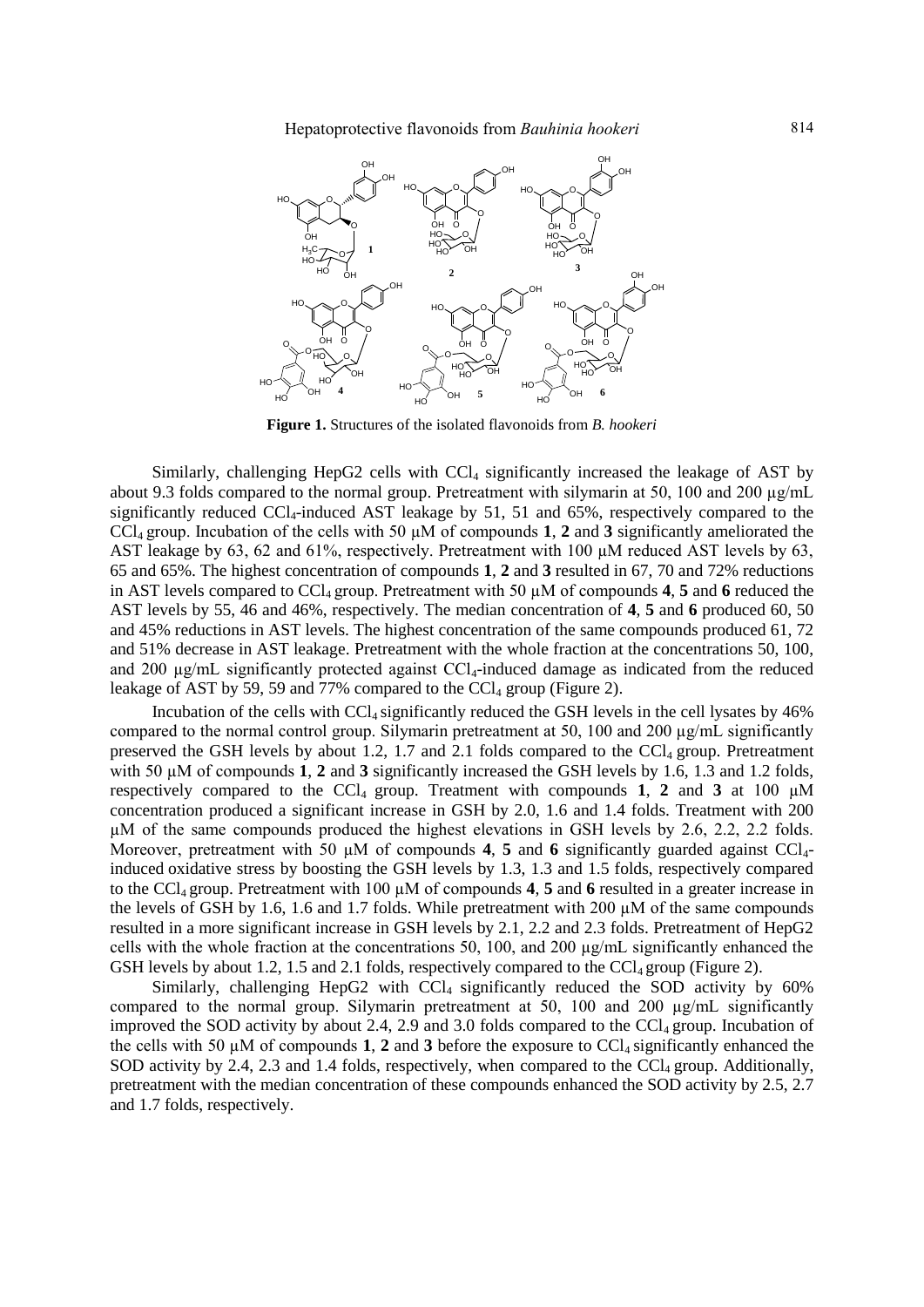

**Figure 2.** Effect of pretreatment with *B. hookeri* flavonoid fraction, isolated compounds (**1**-**6**) and silymarin (Sil) on the ALT and AST leakage, cellular GSH levels, SOD activity and MDA levels in HepG2 cells challenged with CCl<sub>4</sub>. Data are expressed as the means  $\pm$  SD, (n = 3). The experiment was done in triplicate. The fraction and silymarin were tested in  $\mu$ g/ mL concentration units. a significantly different from the normal group at P < 0.001, aa at P < 0.01, aaa at P < 0.05. b significantly different from the CCl<sub>4</sub> group at P < 0.001, bbb at P < 0.05. c significantly different from the silymarin groups at  $P < 0.001$ , cc at  $P < 0.01$ , ccc at  $P < 0.05$ .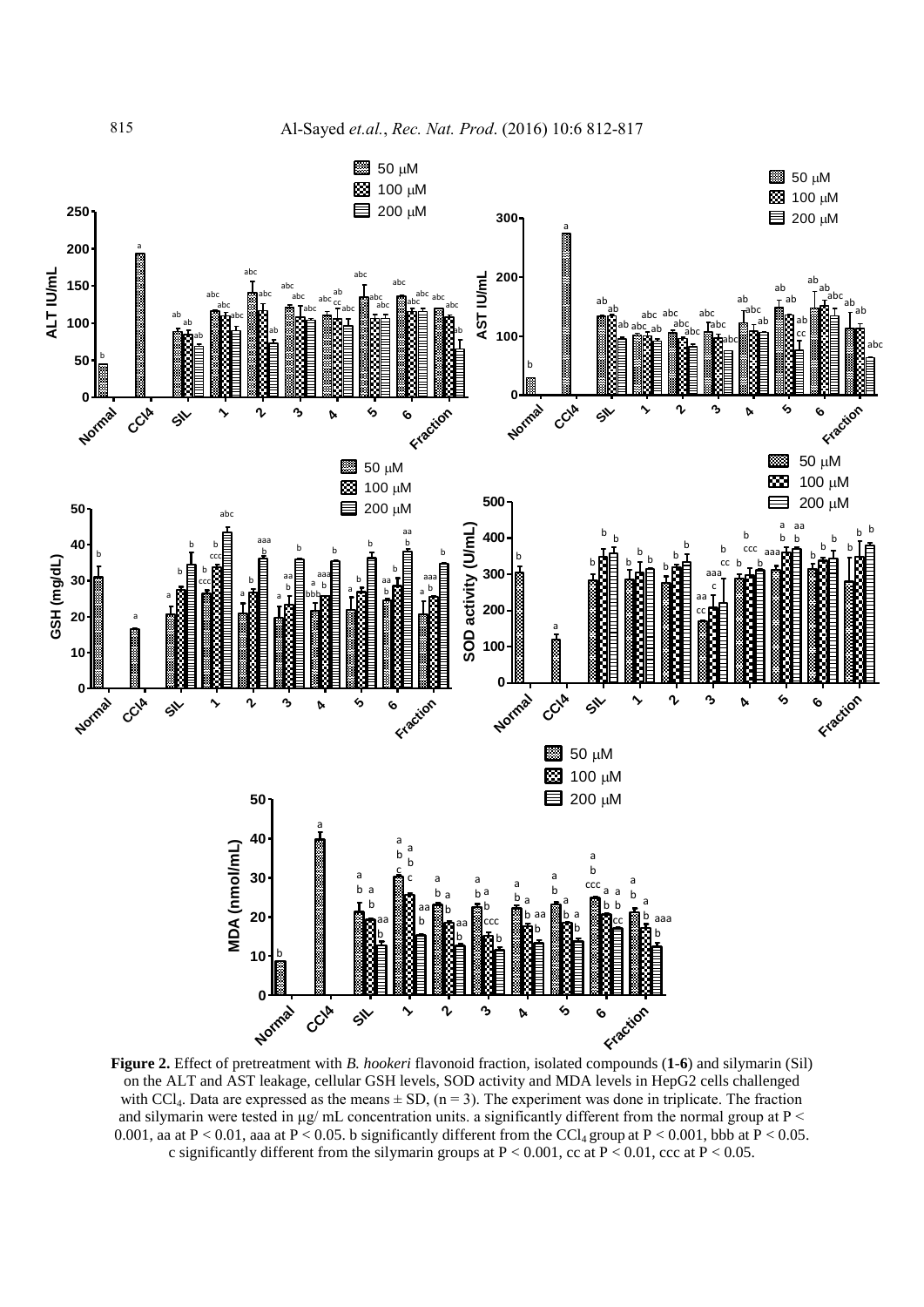The higher concentration of the same compounds induced a significant increase in the SOD activity by 2.6, 2.8 and 1.8 folds, respectively. Furthermore, pretreatment with compounds **4**, **5** and **6**  at 50 µM enhanced the SOD activity by 2.4, 2.6 and 2.6 folds, respectively. While treatment with compounds **4**, **5** and **6** at 100 µM concentration produced an enhancement in SOD activity by 2.5, 3.0, and 2.8 folds. The highest concentration of compounds **4**, **5** and **6** produced a more significant increase in the activity of SOD by 2.9, 3.1 and 2.6 folds. Pretreatment of the cells with the whole fraction at the concentrations of 50, 100, and 200 µg/ mL significantly enhanced the activity by 2.4, 2.9 and 3.2 folds, respectively compared to the  $CCl_4$ -treated group (Figure 2).

Exposure of HepG2 cells to  $CCl_4$  significantly increased lipid peroxidation as evidenced by the increased MDA levels by 4.6 folds compared to the normal control group. Pretreatment with silymarin at 50, 100 and 200  $\mu$ g/mL significantly reduced the CCl<sub>4</sub>-induced increase in MDA levels by about 46, 51and 68%, respectively compared to the CCl<sub>4</sub> group. Pretreatment with 50  $\mu$ M of compounds **1**, **2** and **3** significantly alleviated the CCl<sub>4</sub>-induced elevation in MDA levels by 24, 42 and 43%, respectively. Pretreatment with compounds **1**, **2** and **3** at 100 µM reduced the MDA levels by 36, 53 and 62%, while treatment with the highest concentration of these compounds reduced the levels by 61, 68 and 71%, respectively. Similarly, pretreatment with 50 µM of compounds **4**, **5** and **6** reduced the MDA levels by 44, 42, and 38%, respectively compared to the CCl<sub>4</sub> group. Pretreatment with 100  $\mu$ M of the same compounds significantly reduced the MDA levels by 56, 53 and 48%, while 200 µM of **4**, **5** and **6** significantly reduced the MDA levels by 67, 66 and 57%, respectively. Pretreatment of HepG2 cells with the whole fraction at the concentrations of 50, 100, and 200  $\mu$ g/ mL significantly decreased the MDA levels by 47, 57 and 69% compared to  $CCl_4$ -treated group (Figure 2).

In conclusion, the current study revealed that the whole flavonoid fraction and compounds **1**, **2** and **3** showed the highest reductions in ALT and AST leakage. The flavonoid fraction showed more cytoprotective activity over silymarin and significantly alleviated the  $CCL_1$ -induced leakage of AST and ALT. Kaempferol 3-*O*-*β*-D-glucoside (**2**) showed the highest reduction in ALT level after the flavonoid fraction, followed by catechin 3-*O*-α-L-rhamnoside (**1**). Quercetin 3-*O*-*β*-D-glucoside (**3**) and compound **2** showed the highest reductions in AST levels after the flavonoid fraction, followed by compound **1**. Similarly, the flavonoid fraction and compounds **2** and **3** significantly alleviated the CCl4-induced increase in MDA levels and were more effective than silymarin. Treatment with compound **1** enhanced the GSH levels over those in the normal and silymarin groups. The other compounds and the flavonoid fraction produced similar enhancement of GSH levels as silymarin. Moreover, treatment with the flavonoid fraction and kaempferol 3-*O*-(6′′-*O*-galloyl)-*β*-D-glucoside (**5**) induced a more significant increase in SOD activity over silymarin and the other compounds, which indicated that the antioxidant effect is not the only mechanism which contributes to the cytoprotective activity. Based on this study, the presence of a galloyl group in the glucose moiety (in compounds **4**-**6**) did not enhance the cytoprotective activity. Experimental evidence indicates that whole plant fractions usually possess much better pharmacological activities than single isolated ingredients due to synergistic interactions between the individual components [\[9](#page-5-8)[,10\]](#page-5-9). It is also known that mixtures of antioxidant compounds are more active than the individual components of these mixtures [\[11\]](#page-5-10). This supports the notion that the flavonoid fraction of *B. hookeri* showed higher cytoprotective activity and antioxidant effects when compared to its single compounds.

Flavonoids, especially flavonols (kaempferol and quercetin) and flavanols (catechin and epicatechin) possess various biological effects that contribute to health benefits including antioxidant activity [\[11](#page-5-10)[,12\]](#page-5-11). Flavonols prevent the oxidative stress by direct scavenging of free radicals, metal chelation and induction of antioxidant enzymes. Flavonoids also have a membrane-stabilizing effect [\[11](#page-5-10)[,12\]](#page-5-11). The results of the present study are in accordance with previous results which indicated that catechin 3-*O*-α-L-rhamnoside, kaempferol 3-*O*-*β*-D-glucoside and quercetin 3-*O*-*β*-D-glucoside are among the major flavonoids of lotus extract and might be responsible for the hepatoprotective effect of the lotus extract in a  $CCI<sub>4</sub>$ -induced hepatotoxicity model in rats [13]. However, this study did not determine the hepatoprotective activity of the individual components of lotus extract. It is worth mentioning that the present study represents the first report that demonstrated the hepatoprotective activity of *B. hookeri* flavonoids (**1**-**6**).